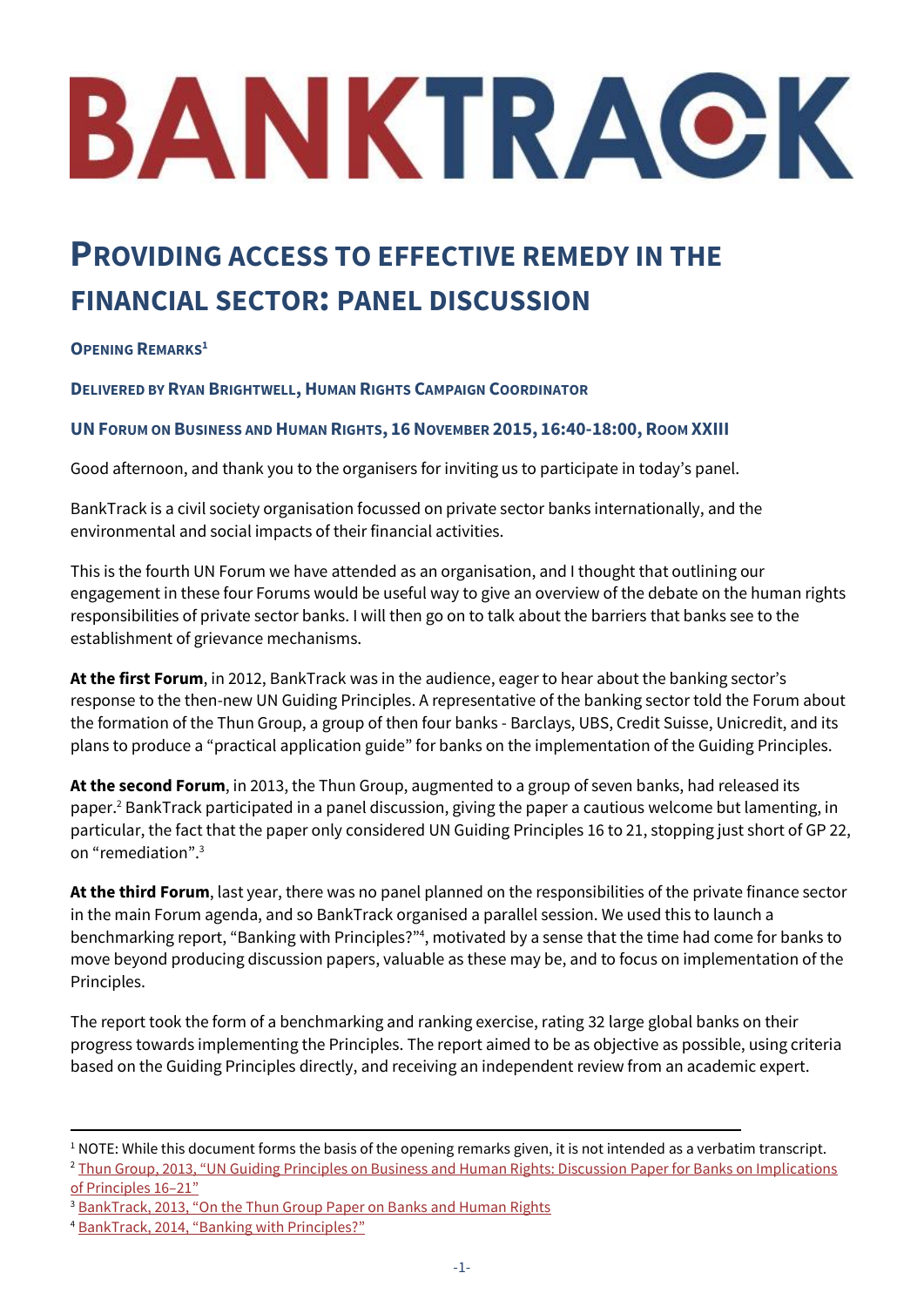The study showed that banks are at an early stage in their implementation of the Principles. On our twelvepoint scale, banks scored on average just three. But there was also a wide range of performance, with the top scoring bank (the Dutch Rabobank) scoring 8/12, while a group of nine banks received scores of 1 or less. The most advanced banks had well developed human rights policies and clearly described due diligence processes. However all fell short on reporting, and we found that none of the banks had a grievance mechanism in place.

#### **This brings us to the current Forum and the topic of today's debate.**

Since producing the benchmarking report a year ago, we've had conversations with several large global banks about access to remedy, the establishment of grievance mechanisms, and what the banks feel are the barriers to fulfilling their responsibilities in this area. Since there are no bank representatives on the panel today, I will take the opportunity to present their views, based on these conversations but also on their public statements – and of course our reactions to them.

Banks have presented three main arguments for not having made more progress.

# **Firstly, they have said that there is a need for greater clarity on their responsibilities to provide access to remedy.**

For example, the Thun Group banks stated in response to our report that it was "premature" for us to benchmark banks "on a topic that continues to be subject to much debate and has not been conclusively interpreted yet".

We agree that greater clarity on bank responsibilities would be helpful, and have written to the Office of the High Commissioner, requesting that it elaborate in particular on the differentiated responsibilities of banks and their clients to provide remedy, where the bank has contributed to the impact, and to provide grievance mechanisms.

However we believe that enough is known now for banks to make good progress in meeting their responsibilities to provide access to remedy.

For example, of course, banks ask for greater clarity on when a bank can "contribute to" a human rights impact, as their responsibility to provide remedy is limited to activities to which they have caused or contributed.

The OECD and OHCHR have both asserted that banks can contribute to such impacts, and have provided similar examples, relating to providing finance for specific activities which result in displacement of people, without stakeholder engagement or without safeguards in place.<sup>5</sup>

It also resonates with our common sense to say that banks can contribute to human rights impacts through their financing, particularly under project finance, where the project would not proceed without the bank's finance.

But beyond these arguments over definitions, let's remember that businesses which are "directly linked" to a human rights impact "*may also take a role*" in providing remedy<sup>6</sup>. This is good practice, and we would like to see banks striving towards such good practice, instead of awaiting "conclusive interpretation".

<sup>&</sup>lt;sup>5</sup> See OECD, 2014, "[Due diligence in the financial sector](https://mneguidelines.oecd.org/globalforumonresponsiblebusinessconduct/GFRBC-2014-financial-sector-document-3.pdf)" (page 4) and OECD, 2014, "[Expert letters](http://mneguidelines.oecd.org/globalforumonresponsiblebusinessconduct/GFRBC-2014-financial-sector-document-3.pdfExpert%20letters)...". (Second letter, Paragraph 19).

<sup>&</sup>lt;sup>6</sup> [UN Guiding Principles,](http://www.ohchr.org/Documents/Publications/GuidingPrinciplesBusinessHR_EN.pdf) GP22, Commentary.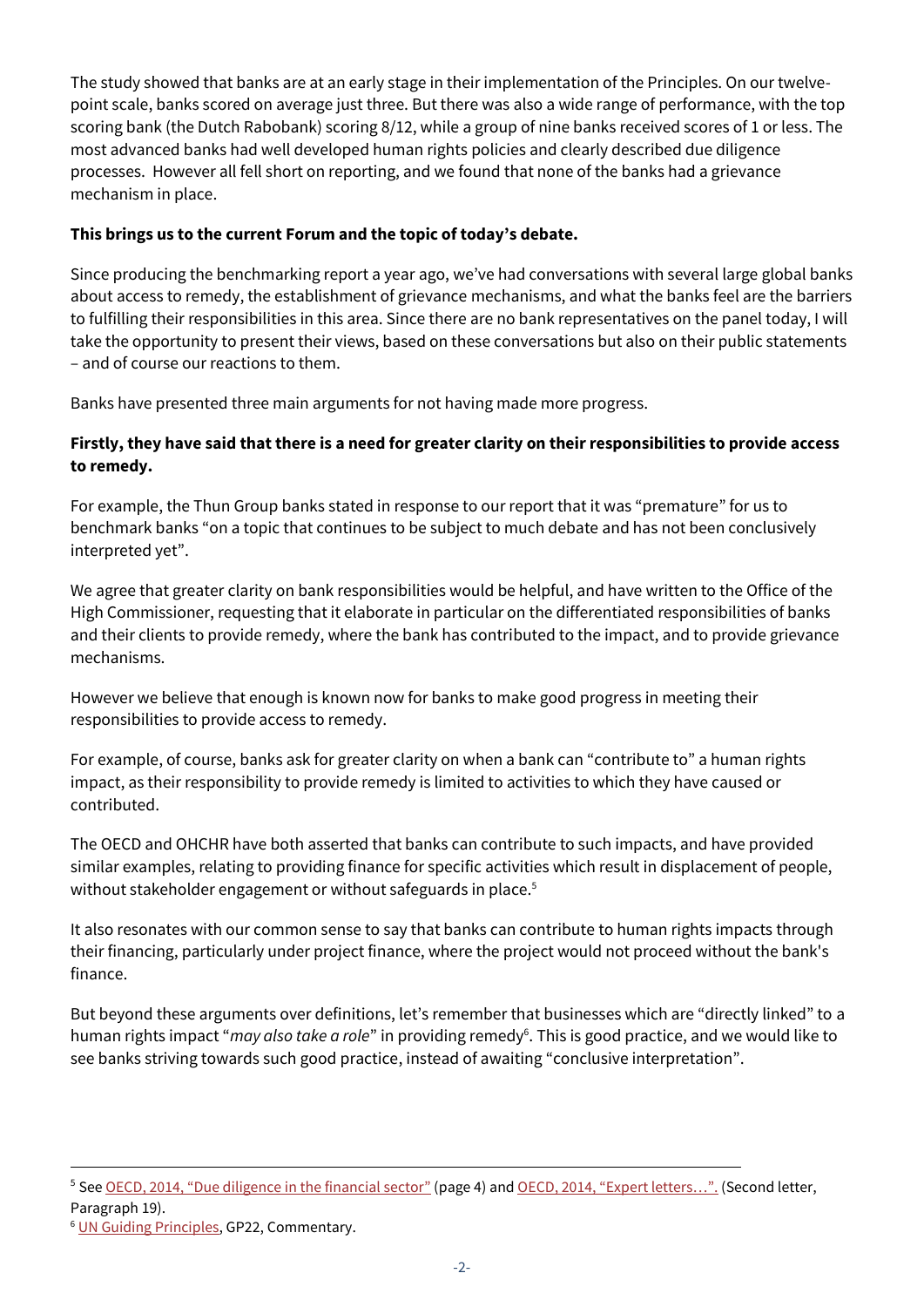#### **Secondly, banks have argued that most of the time, when a bank is linked to a human rights issue, it's caused by the client rather than by the bank, and therefore client is "in a better position" to provide remedy.<sup>7</sup>**

We agree that this is often the case, but banks have their own responsibilities as well, and with good reason. For rights-holders, the ability to seek remedy from the financiers of a project or company as well as the project sponsors directly will only be to their benefit. Indeed the company directly responsible may prove unwilling or unable to remedy the impact.

And of course banks, like any other business, can also cause human rights violations directly. For example in the wake of the financial crisis, some banks were accused of racial discrimination in mortgage provision. This adds to the need to provide access to remedy.

It is important to distinguish here between the *responsibility to remediate human rights impacts* on the one hand (in the second pillar), and the *responsibility to provide access to remedy, through a grievance mechanism* on the other (in the third pillar). All businesses have a responsibility to establish or participate in operational level grievance mechanisms. These mechanisms are there to enable remediation, but also to ensure grievances are addressed early; to enable rights holders to "engage the business enterprise directly in assessing issues" - and to "support the identification of adverse impacts as part of an enterprise's ongoing human rights due diligence"<sup>8</sup>.

Therefore the responsibility to establish or participate in a grievance mechanism is not limited to impacts to which the bank causes or contributes. It does not require that a complaint amounts to an alleged human rights abuse before it can be raised. It aims to identify legitimate concerns of those adversely impacted. As such it is a universal responsibility.

And, as the Principles make clear, a grievance mechanism can have important benefits to the bank as a source of information and as a means of remedying impacts before they spiral and become more costly.

# **Thirdly and finally, banks have argued that they meet the responsibility to provide access to remedy through their participation in external initiatives**.

For example, by co-operating with the OECD NCP, should a case be brought before them (as one bank said in its response to our study), or through involvement in the Equator Principles.

Hopefully it is clear that relying on OECD National Contact Points is not sufficient for any business to meet its responsibilities to provide access to remedy.

Under the Equator Principles, banks must make sure the projects they finance include grievance mechanisms. This is positive. However this is not sufficient to meet the bank's own responsibilities under the UNGPs, to "establish or participate in" an effective grievance mechanisms.

Simply instructing a client to operate a grievance mechanism, and then stepping back, cannot be considered "participating". Participating would involve the bank being a party to the complaint, and working together with the client towards its resolution.

<sup>&</sup>lt;sup>7</sup> See for example "[Are big banks short-selling their leverage over human rights?](http://www.theguardian.com/sustainable-business/banks-short-selling-leverage-human-rights)", A. Meyerstein, The Guardian, 2013

<sup>&</sup>lt;sup>8</sup> [UN Guiding Principles,](http://www.ohchr.org/Documents/Publications/GuidingPrinciplesBusinessHR_EN.pdf) GP29, commentary